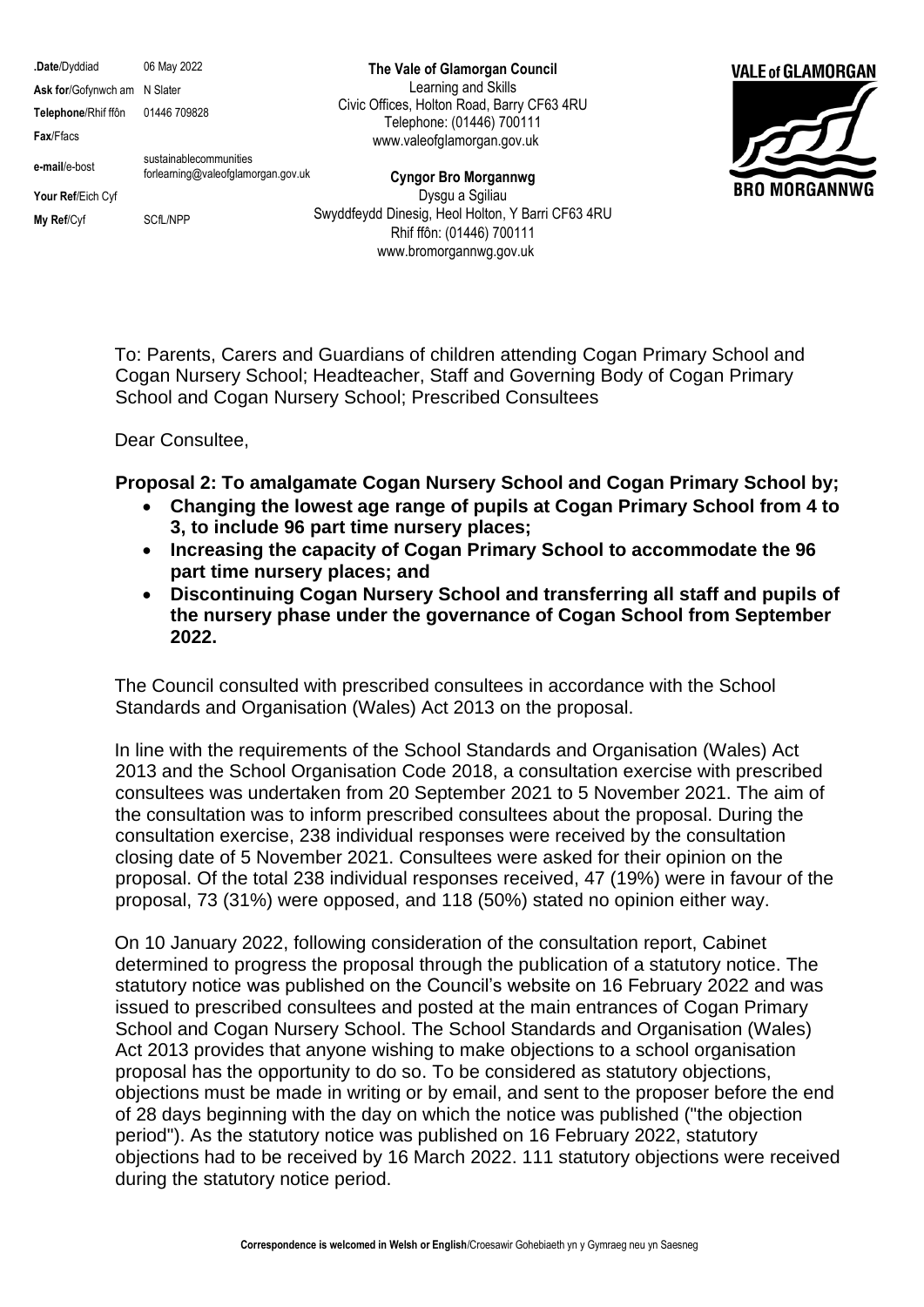**On 11 April 2022, the Vale of Glamorgan Council's Cabinet considered the objection report and all other relevant documentation and determined to approve the proposal. The objection report is available to view and download from the Council's website:**

[https://www.valeofglamorgan.gov.uk/en/living/schools/Consultations/Nursery-Provision-](https://www.valeofglamorgan.gov.uk/en/living/schools/Consultations/Nursery-Provision-Penarth-Consultation.aspx)[Penarth-Consultation.aspx](https://www.valeofglamorgan.gov.uk/en/living/schools/Consultations/Nursery-Provision-Penarth-Consultation.aspx)

## **Hard copies of the objection report are available on request by contacting a member of the Sustainable Communities for Learning Team on:**

### [sustainablecommunitiesforlearning@valeofglamorgan.gov.uk](mailto:sustainablecommunitiesforlearning@valeofglamorgan.gov.uk)

The proposal will result in Cogan Nursery being discontinued and all staff from Cogan Nursery will be transferred under the governance of Cogan Primary School. Nursery provision would continue to be provided from the existing nursery building under the proposal. It is proposed to implement the proposal on Monday 5 September 2022.

In determining the proposal, Cabinet were satisfied that the proposal will:

- Provide an extended range of 3-11 with the inclusion of nursery school provision. This will enhance the provision available to parents and offers fewer transitions for pupils.
- Incorporate provision for 3 and 4 year olds in a high-quality Early Years and Foundation Phase setting. A nursery would enable a seamless transition for nursery age children into the reception class of the school and sustain pupil numbers for the future.
- Introduce consistent policies, strategies and pedagogy across all ages, resulting in clear expectations and a shared ethos which is understood by children, parents, and carers throughout all phases of primary education.
- Support a coordinated approach to planning for the needs of vulnerable pupils across the foundation phase. A single leadership team and governing body across each school would result in the removal of duplication of management and governance functions.
- Streamline management and administrative functions, as well as the ability to arrange joint contracts and service level agreements for buildings and other support services, resulting in available funding being utilised more effectively
- Make it easier to engage with parents particularly where they have children of both nursery and primary ages. Parents would only need to familiarise themselves with one set of policies and one set of communications.
- Result in a more efficient use of financial resources across all schools. Larger schools are also generally able to secure better value for money though economies of scale.

The reasons for the decision in respect of the factors outlined in the School Organisation Code are as follows: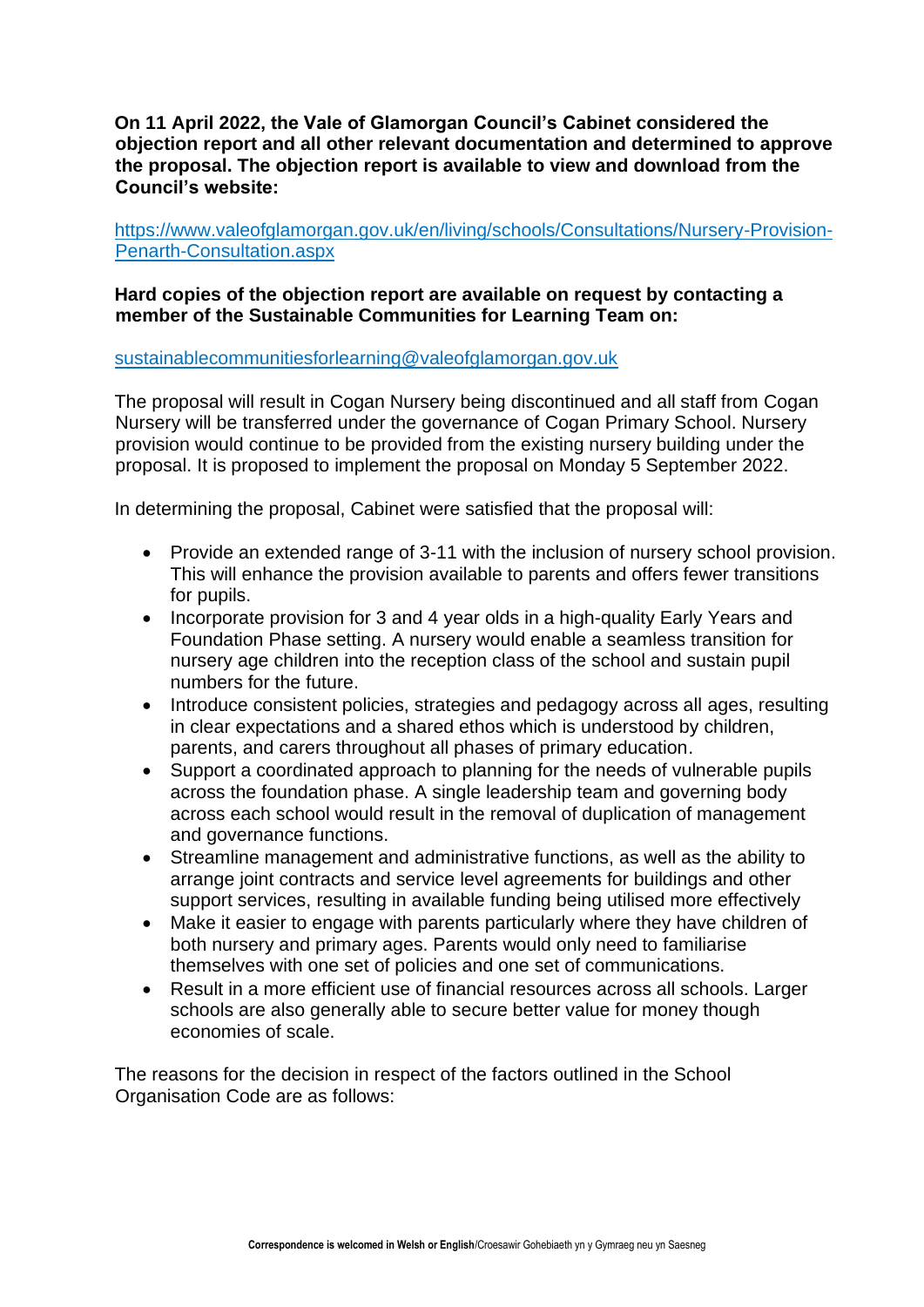# **Quality and Standards of Education**

The latest Estyn inspection for the schools noted Standards as 'Good' for Cogan Primary School, and 'Excellent' for Cogan Nursery School. It is noted in the inspection reports that all pupils, including those with additional learning needs, make good progress and attainment performance is strong.

In Estyn's response to the consultation, they concluded that the proposal is likely to maintain the current standards in terms of education, provision, and leadership and management.

The Council considers these proposals would ensure the schools are able to continue providing high quality education. Amalgamation would develop continuity and progression in children's learning from the age of three. This would ensure there is a consistent approach to planning and delivery of the foundation phase (nursery to year two) and minimise the potential for disruption during transition from nursery to primary school. The introduction of consistent policies, strategies and pedagogy across all ages would result in clear expectations and a shared ethos which is understood by children, parents and carers throughout all phases of primary education. The proposal would also support a coordinated approach to planning for the needs of vulnerable pupils across the foundation phase.

## **Need for places and the impact upon accessibility of schools**

Nursery provision within the Cogan Primary School area would see a reduction of 2 places to reflect demand ensuring sufficient places are maintained in the area. Accessibility at the School sites would remain as existing under the proposals.

The Council has a statutory duty to provide free school transport for pupils of statutory school age who reside beyond walking distance to the nearest appropriate school. In accordance with 'The Learner Travel (Wales) Measure 2008'.

The Vale of Glamorgan Council does not provide free school transport for nursery age children other than those children who have a Statement of Special Educational Needs (SEN). Under these proposals there are no plans to change the Council's policy on the transport of children to and from schools.

As the nursery phases would remain on their current sites with their current capacity, there are no envisaged implications for transport and learner travel arrangements.

## **Resourcing of education and other financial implications**

The main driver for the proposals is to ensure equality and consistency across primary provision in the Vale of Glamorgan, furthering the move towards the 3-11 primary model. In terms of background, in 2021/22, Cogan Nursery School received a budget totalling £280,829 which equates to £7,590 per pupil (FTE). The amount of funding per pupil is significantly higher than the average funding per pupil across all primary schools which was £3,804 in 2021/22. Funding per pupil is generally higher in standalone nursery schools due to higher staffing and running costs. However, a higher budget does not equate to better educational outcomes as evidenced by the existing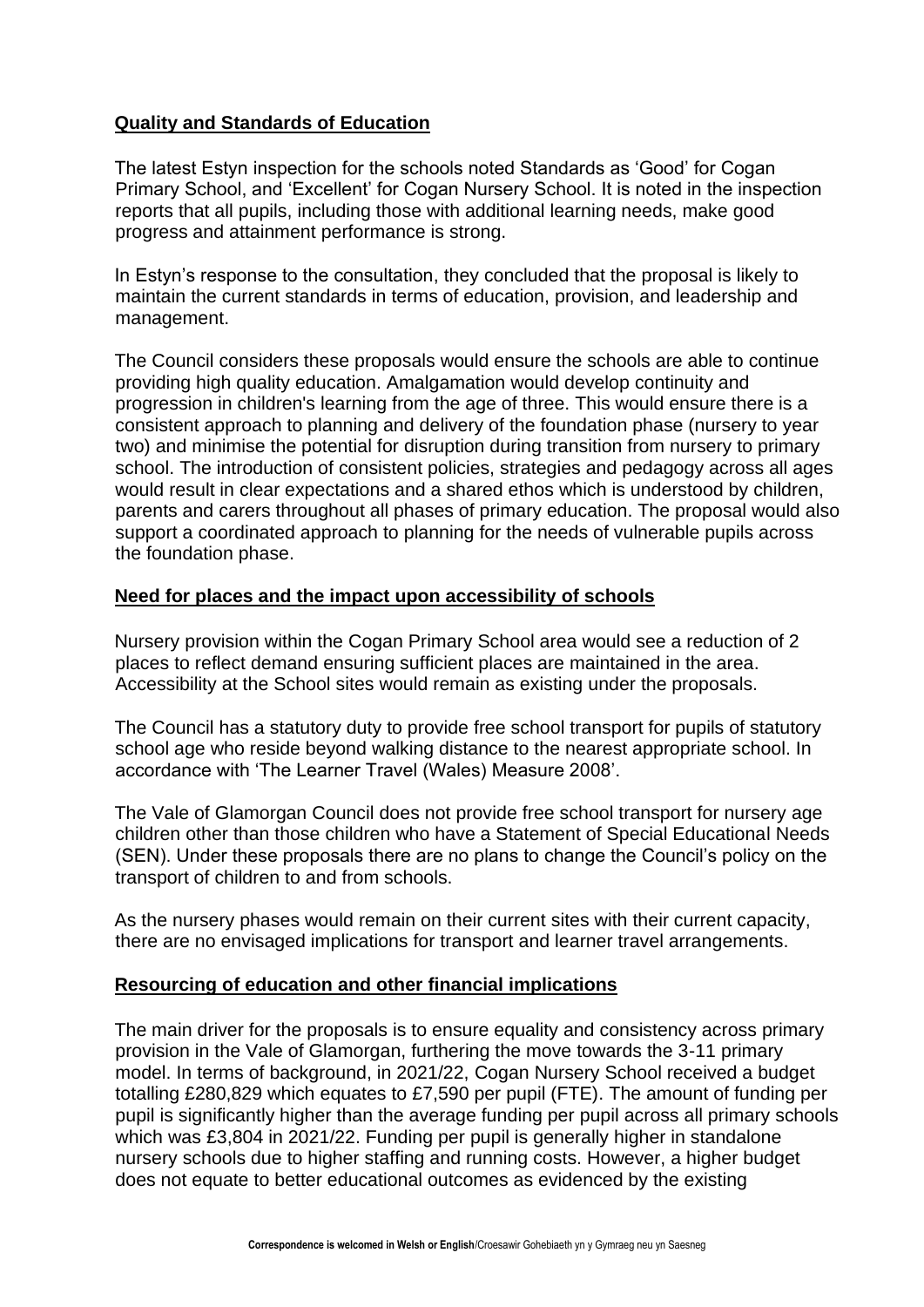educational offer throughout the Vale of Glamorgan which mainly achieve good or excellent ratings from Estyn.

It is noted within the consultation document that the proposals would result in a saving of £70k. All schools in the Vale of Glamorgan receive a delegated budget which is determined by the school funding formula. The formula is broken down into two separate sections: pupil-led funding and lump sum (or overhead) payments. Pupil-led funding allocates a set amount per pupil on roll at a school which is applied consistently across all schools. Lump sum or overhead payments are set costs which can vary across schools, this includes allocations to fund the headteacher salary and repairs and maintenance. These proposals would result in a reduction of the lump sum costs as the nursery phase would no longer require a headteacher. This saving would be re-invested into the overall funding formula and would result in a fairer distribution of school funding.

Streamlining of management and administrative functions, as well as the ability to arrange joint contracts and service level agreements for buildings and other support services, could result in available funding being utilised more effectively.

Cogan Primary School would receive an individual budget including allocations for the nursery phase. As most of the school funding is based on the number of pupils on roll, the proposals would improve the overall budget position for Cogan Primary School. Budgets would be shared across the nursery and primary phases to enable all pupils within the schools to receive access to high quality education and resources.

Therefore, from a Vale wide educational perspective, more pupils would benefit from a fairer distribution of funding.

## **Other general factors**

**Specific factors to be taken into account for proposals to add or remove nursery classes** In accordance with paragraph 1.8 of the Code, Members should take into account the standard of nursery education and the sufficiency of accommodation and facilities offered, both in the classroom and outdoors, and the viability of any school that wishes to add nursery places; whether there is a need for additional nursery places in the area; the levels of demand for certain types of nursery education e.g. Welsh medium or provision with a religious character; the effect of the proposals on other institutions, including private and third sector providers; and the extent to which proposals will integrate early years education with childcare services or are consistent with an integrated approach.

In this case, the proposal has been identified as having the following effects:

(a) The proposal will continue to address the need for nursery places in the area.

(b) The proposals are consistent with an integrated approach, by providing for a single institution giving educational provision from the ages 3-11.

This proposal would have an overall positive impact on the existing and future pupils of Cogan Nursery School and Cogan Primary School. The proposal would develop continuity and progression in children's learning from the age of three. This would ensure there is a consistent approach to planning and delivery of the foundation phase